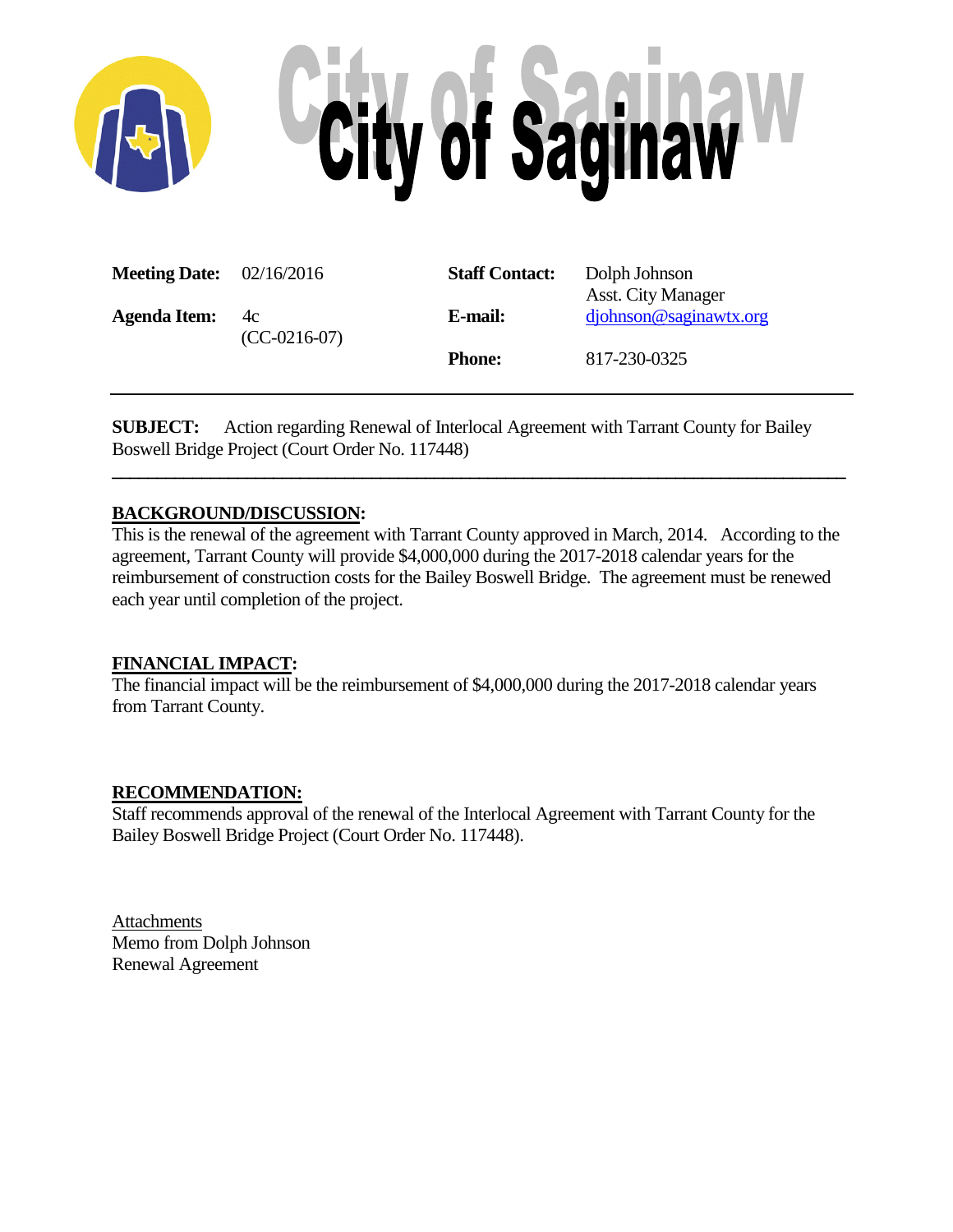# **MEMORANDUM**

| DATE: | February 9, 2016 |
|-------|------------------|
|-------|------------------|

**TO:** Mayor and City Council

- **FROM:** Dolph Johnson, Assistant City Manager
- **RE:** Bailey Boswell Bridge Interlocal Agreement Renewal
- **CC:** Nan Stanford, City Manager

Attached is a copy of the Renewal Agreement with Tarrant County to help fund the future construction of the Bailey Boswell Bridge. This is the second renewal for the agreement signed in 2013. The agreement provides for \$4,000,000 in funds from the County during the 2017-2018 calendar years for reimbursement of construction costs. This ILA will need to renewed annually until completion of the project. Staff recommends approval of the renewal of the ILA with Tarrant County.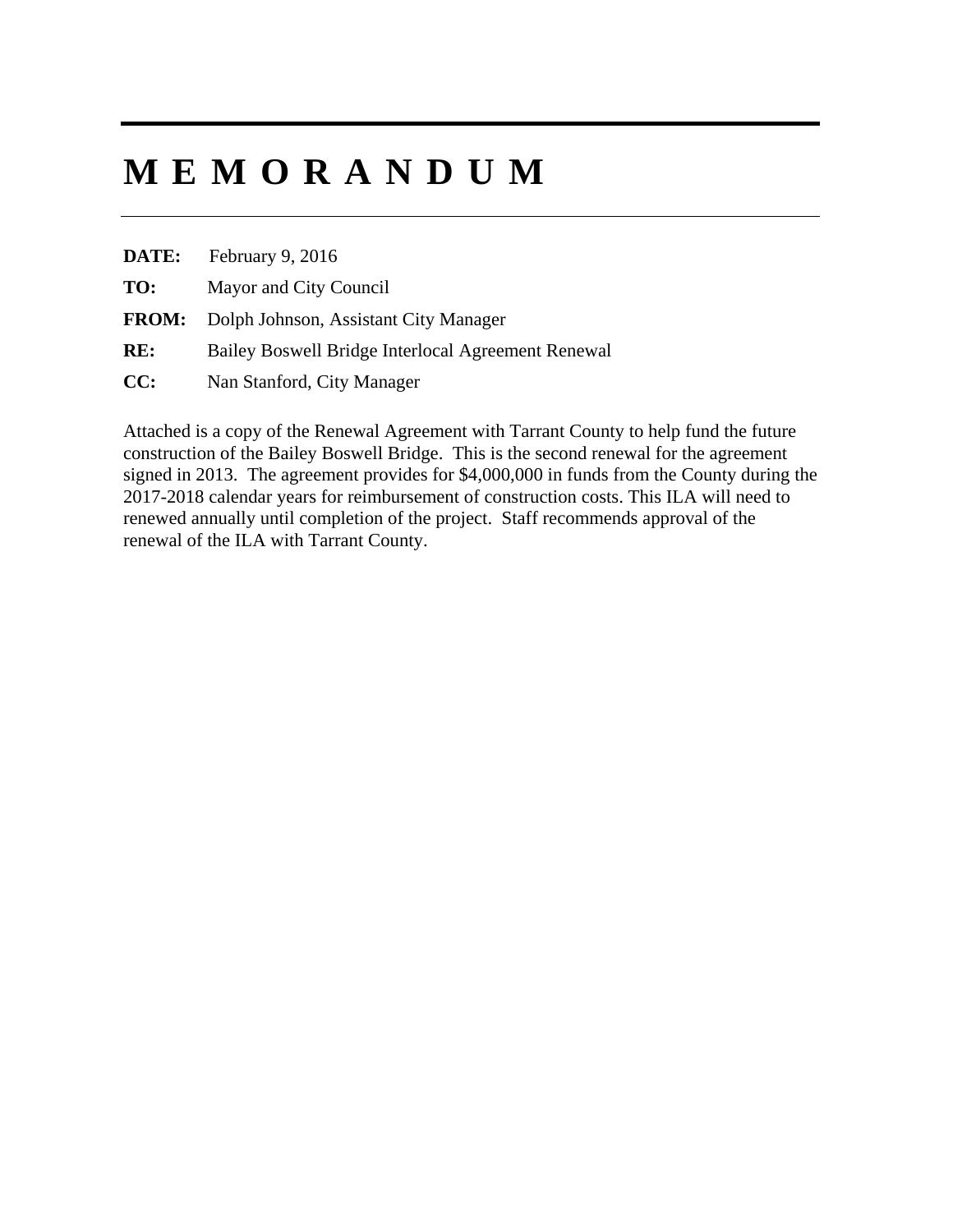# **§ Second Renewal of Interlocal Agreement E** Court Order No. 117448<br>COUNTY OF TARRANT & Project: Bailey Boswell

**Project: Bailey Boswell Bridge** 

# **BACKGROUND**

- 1. Tarrant County ("COUNTY") and the City of Saginaw ("CITY") entered into an Interlocal Agreement approved by Tarrant County Commissioners Court Order No. 117448, for the cooperative funding of the construction of the Bailey Boswell Bridge ("Project") as described in the 2006 Tarrant County Bond Program.
- 2. The COUNTY and CITY subsequently renewed that Interlocal Agreement one time, the most recent renewal occurring on October 21, 2014, for fiscal year 2015 under Tarrant County Commissioners Court Order No. 118818.
- 3. The Project is incomplete and the parties desire to renew the Interlocal Agreement for the 2016 Fiscal Year.

Therefore, the COUNTY and CITY agree to the following:

- 1. The COUNTY and the CITY renew the Interlocal Agreement for the COUNTY's 2016 Fiscal Year, with the Interlocal Agreement expiring September 30, 2016, or upon completion of the Project as determined by the COUNTY, whichever occurs sooner.
- 2. The COUNTY and CITY agree to the revised payment schedules attached to this Second Renewal.
- 3. All terms and conditions of the original Interlocal Agreement and subsequent amendments remain in effect except to the extent modified by this Second Renewal.

**APPROVED** on this day the \_\_\_\_\_\_\_ day of \_\_\_\_\_\_\_\_\_\_\_\_\_\_\_\_\_, 20\_\_\_, by Tarrant County.

 $\overline{\phantom{a}}$  , and the contribution of the contribution of the contribution of the contribution of the contribution of the contribution of the contribution of the contribution of the contribution of the contribution of the

Commissioners Court Order No. \_\_\_\_\_\_\_\_\_\_\_\_\_\_.

**TARRANT COUNTY STATE OF TEXAS CITY**

County Judge **Signature** Signature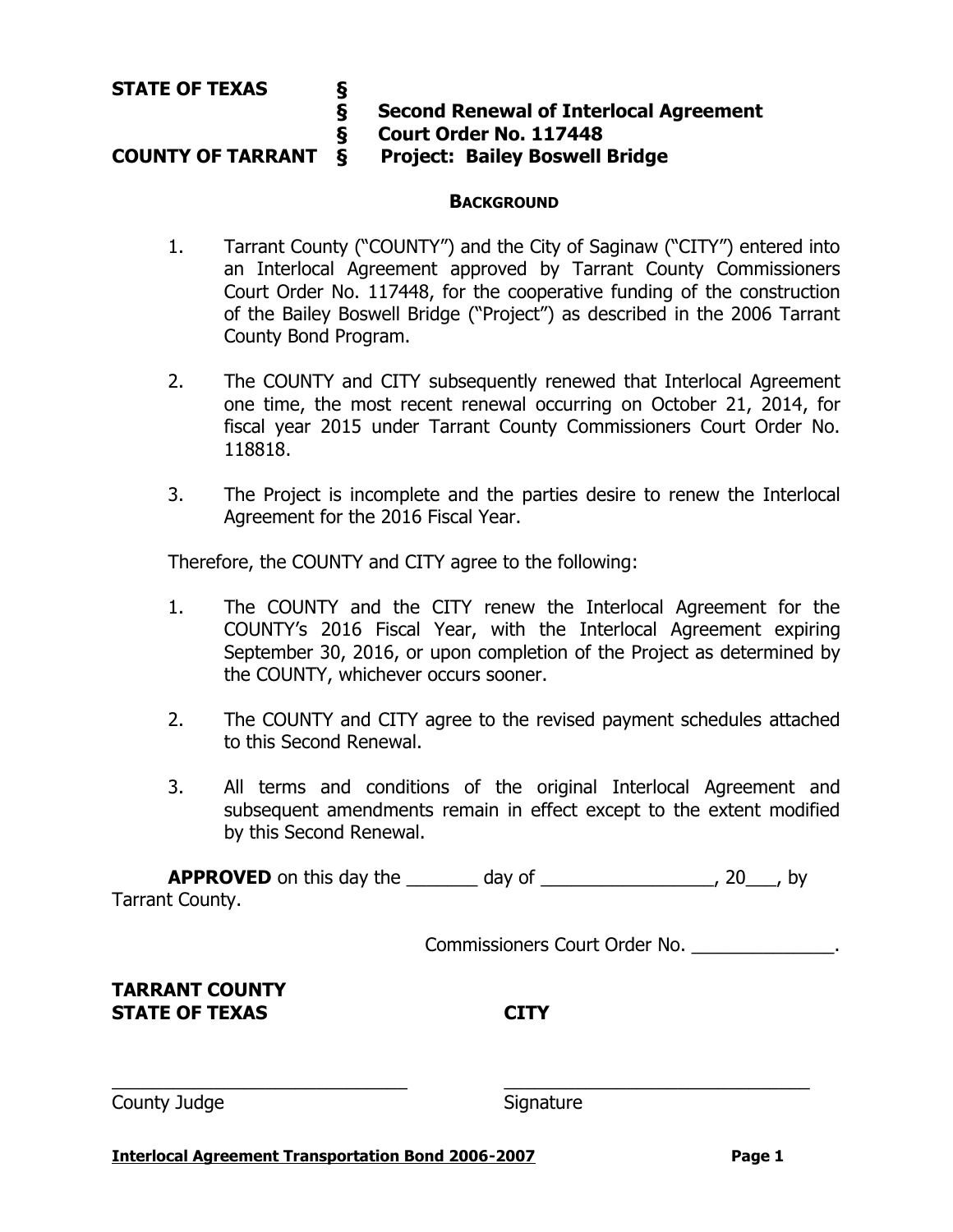# **APPROVED AS TO FORM: APPROVED AS TO FORM AND CONTENT:**

#### Criminal District Attorney's Office\* City Attorney

\*By law, the Criminal District Attorney's Office may only approve contracts for its clients. We reviewed this document as to form from our client's legal perspective. Other parties may not rely on this approval. Instead those parties should seek contract review from independent counsel.

| <b>CERTIFICATION</b> | <i>OF AVAILABLE</i> | <b>FUNDS</b> | IN | <b>THE</b> | <b>AMOUNT</b> |  |
|----------------------|---------------------|--------------|----|------------|---------------|--|
| \$                   |                     |              |    |            |               |  |

 $\overline{\phantom{a}}$  , and the contribution of the contribution of the contribution of the contribution of the contribution of the contribution of the contribution of the contribution of the contribution of the contribution of the

# **Certification of Funds Available as follows:**

| Fiscal year ending September 30, 2015 |  |
|---------------------------------------|--|
| Fiscal year ending September 30, 2016 |  |

# **All future years funding is contingent on future debt issuance and renewal of this contract**

| Fiscal year ending September 30, 2017 |  |
|---------------------------------------|--|
|                                       |  |

- Fiscal year ending September 30, 2018 **\$3,200,000**
- Fiscal year ending September 30, 2019 **\$800,000**

\_\_\_\_\_\_\_\_\_\_\_\_\_\_\_\_\_\_\_\_\_\_\_\_\_\_\_\_

--------------------------------- \$4,000,000\*\*

Auditor's Office

*\*\* Project funded with Precinct 4 discretionary bond funds*

#### **Interlocal Agreement Transportation Bond 2006-2007 Page 2**